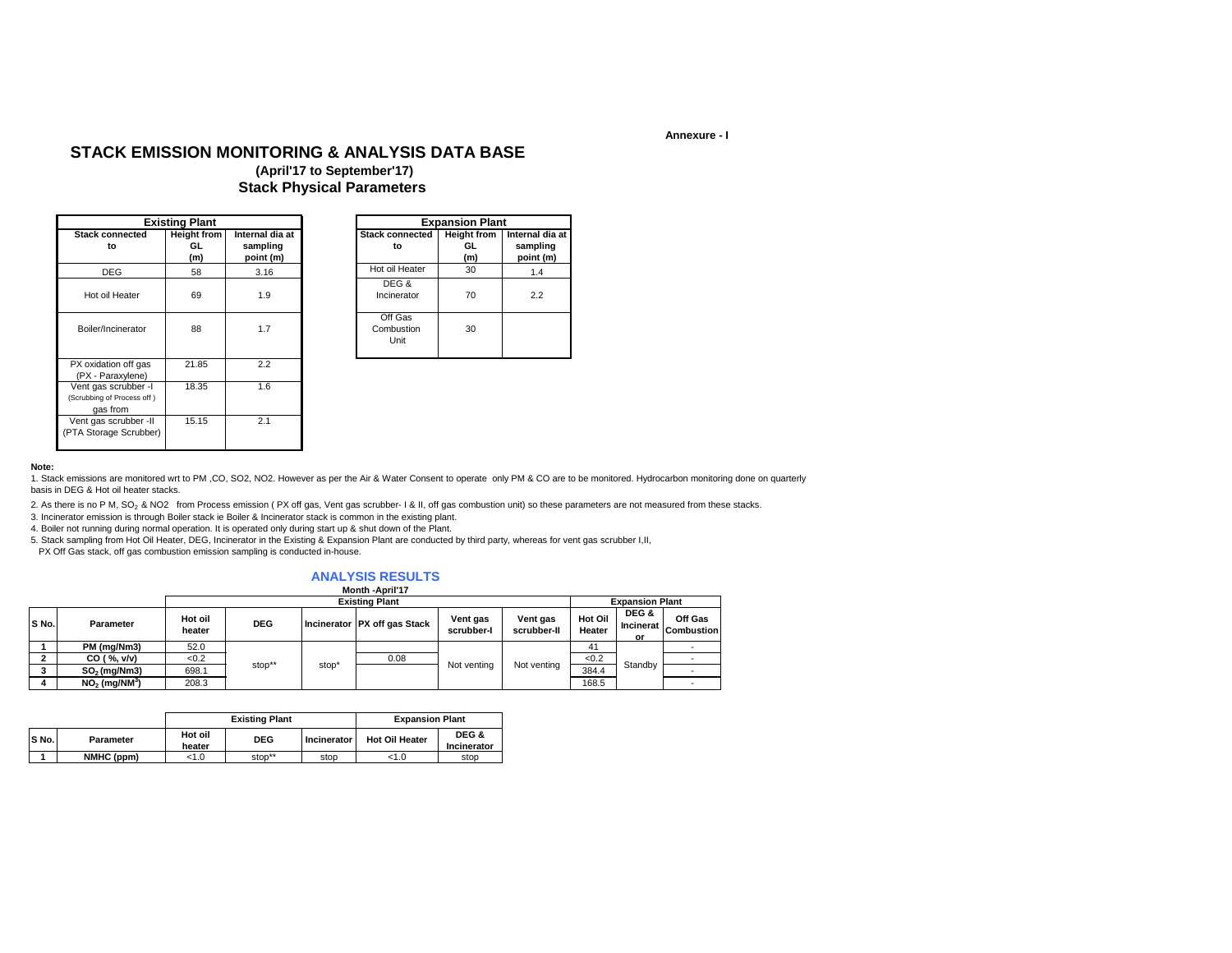# **ANALYSIS RESULTS Month -May'17**

|       |                 |                   |                       |       | <b>IVIUIILII TIVIAV I</b>    |                        |                         |                          |                          |                              |  |
|-------|-----------------|-------------------|-----------------------|-------|------------------------------|------------------------|-------------------------|--------------------------|--------------------------|------------------------------|--|
|       |                 |                   | <b>Existing Plant</b> |       |                              |                        |                         |                          | <b>Expansion Plant</b>   |                              |  |
| S No. | Parameter       | Hot oil<br>heater | <b>DEG</b>            |       | Incinerator PX off gas Stack | Vent gas<br>scrubber-l | Vent gas<br>scrubber-II | <b>Hot Oil</b><br>Heater | DEG &<br>Incinerat<br>or | Off Gas<br><b>Combustion</b> |  |
|       | PM (mg/Nm3)     | 51.0              |                       |       |                              |                        |                         | 30                       |                          |                              |  |
|       | CO ( %, v/v)    | <0.2              |                       |       | 0.1                          |                        |                         | < 0.2                    |                          |                              |  |
|       | $SO2$ (mg/Nm3)  | 445.8             | stop**                | stop' |                              | Not venting            | Not venting             | 397.8                    | Standby                  |                              |  |
|       | $NO2$ , (mg/Nm3 | 134.8             |                       |       |                              |                        |                         | 151                      |                          |                              |  |

### **WBPCB SAMPLING:**  $\blacksquare$

|       |             |                   | <b>Existing Plant</b> | <b>Expansion Plant</b> |                       |                      |
|-------|-------------|-------------------|-----------------------|------------------------|-----------------------|----------------------|
| S No. | Parameter   | Hot oil<br>heater | <b>DEG</b>            | Incinerator            | <b>Hot Oil Heater</b> | DEG &<br>Incinerator |
|       | PM (ma/Nm3) | 10.60             | stop**                | stop                   | 7.26                  | standby              |

# **Month -June'17 ANALYSIS RESULTS**

|       |                 |                   | <b>Existing Plant</b> |       |                              |                        |                         |                   | <b>Expansion Plant</b>          |                              |  |
|-------|-----------------|-------------------|-----------------------|-------|------------------------------|------------------------|-------------------------|-------------------|---------------------------------|------------------------------|--|
| S No. | Parameter       | Hot oil<br>heater | <b>DEG</b>            |       | Incinerator PX off gas Stack | Vent gas<br>scrubber-l | Vent gas<br>scrubber-II | Hot Oil<br>Heater | DEG &<br><b>Incinerat</b><br>or | Off Gas<br><b>Combustion</b> |  |
|       | PM (mg/Nm3)     | 47.0              |                       |       |                              | Not venting            | Not venting             | 39.0              | standby                         |                              |  |
|       | CO ( %, v/v)    | <0.2              |                       |       | 0.08                         |                        |                         | < 0.2             |                                 |                              |  |
|       | $SO2$ (mg/Nm3)  | 651.3             | stop**                | stop' |                              |                        |                         | 343.6             |                                 |                              |  |
| 4     | $NO2$ , (mg/Nm3 | 210.5             |                       |       |                              |                        |                         | 91.9              |                                 |                              |  |

|       |            |                | <b>Existing Plant</b>            |                          | <b>Expansion Plant</b> |                      |  |
|-------|------------|----------------|----------------------------------|--------------------------|------------------------|----------------------|--|
| S No. | Parameter  | Hot oil heater | <b>DEG</b><br><b>Incinerator</b> |                          | Hot Oil<br>Heater      | DEG &<br>Incinerator |  |
|       | NMHC (ppm) | < 1.0          | stop**                           | $\overline{\phantom{a}}$ | < 1.0                  | standby              |  |

# **Month - July'2017 ANALYSIS RESULTS**

|       |                          |                   |                       |       | <b>IVIUIIII - JUIV 40 I</b>  |                        |                         |                        |                          |                              |
|-------|--------------------------|-------------------|-----------------------|-------|------------------------------|------------------------|-------------------------|------------------------|--------------------------|------------------------------|
|       |                          |                   | <b>Existing Plant</b> |       |                              |                        |                         | <b>Expansion Plant</b> |                          |                              |
| S No. | <b>Parameter</b>         | Hot oil<br>heater | <b>DEG</b>            |       | Incinerator PX off gas Stack | Vent gas<br>scrubber-l | Vent gas<br>scrubber-II | Hot Oil<br>Heater      | DEG &<br>Incinerat<br>or | Off Gas<br><b>Combustion</b> |
|       | PM (mg/Nm3)              | 84.00             |                       |       |                              |                        |                         | 31.0                   |                          |                              |
|       | CO ( %, v/v)             | <0.2              |                       |       | 0.09                         |                        |                         | < 0.2                  |                          |                              |
|       | SO <sub>2</sub> (mq/Nm3) | 513.4             | stop**                | stop' |                              | Not venting            | Not venting             | 475.1                  | standby                  |                              |
| 4     | $NO2$ , (mg/Nm3          | 139.6             |                       |       |                              |                        |                         | 146.1                  |                          |                              |